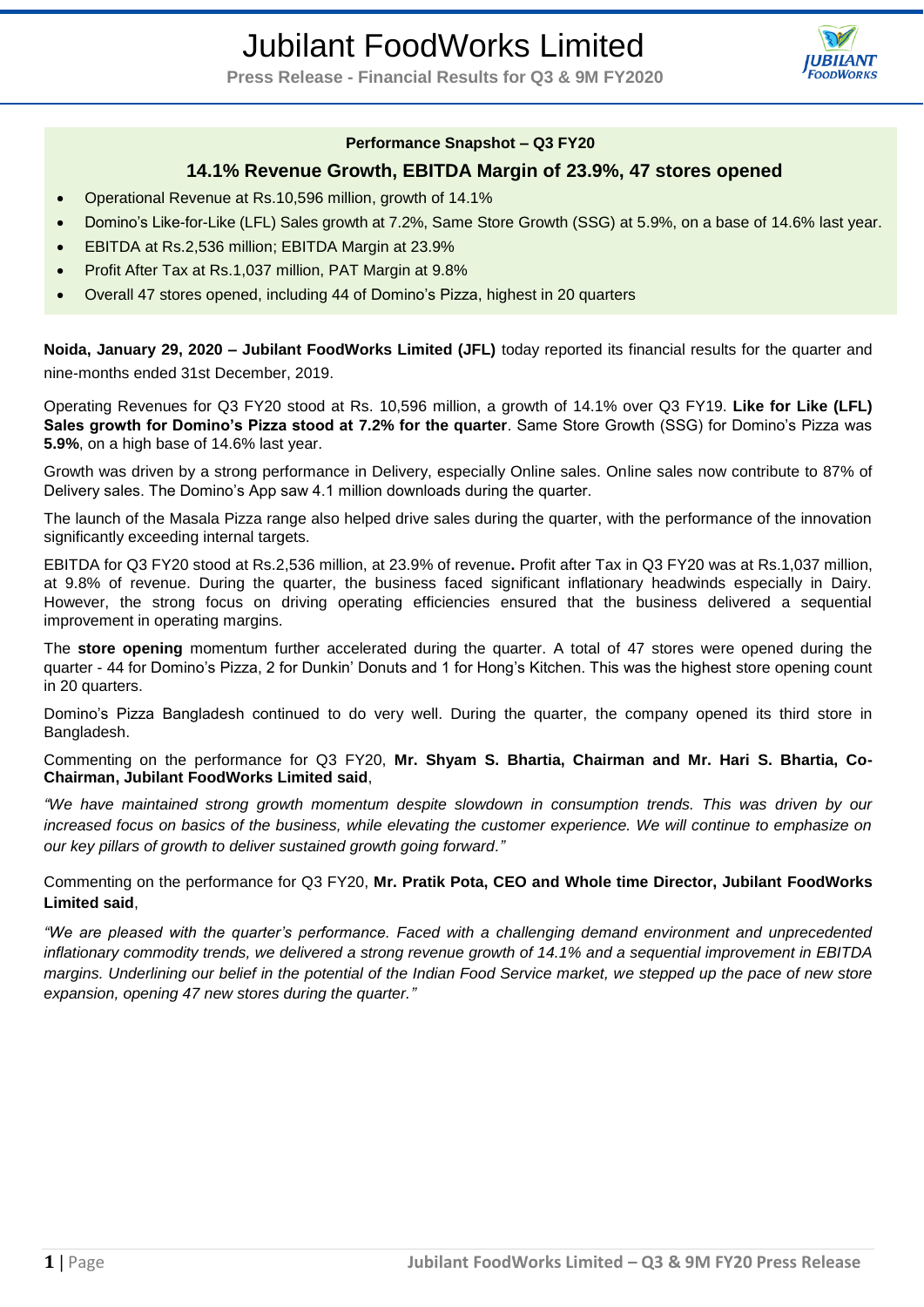

# **Store Matrix**

| <b>Domino's Pizza</b>                     |                |                |                |                |  |  |  |
|-------------------------------------------|----------------|----------------|----------------|----------------|--|--|--|
| <b>Particulars</b>                        | <b>Q3 FY20</b> | <b>Q3 FY19</b> | <b>9M FY20</b> | <b>9M FY19</b> |  |  |  |
| Like-for-Like Growth*                     | 7.2%           | 15.2%          | 6.5%           | 20.4%          |  |  |  |
| SSG**                                     | 5.9%           | 14.6%          | 5.0%           | 20.0%          |  |  |  |
| Network data                              |                |                |                |                |  |  |  |
| Restaurant at the beginning of the period | 1,283          | 1,167          | 1227           | 1,134          |  |  |  |
| <b>New Restaurants</b>                    | 44             | 35             | 110            | 72             |  |  |  |
| Closed restaurants                        | 2              | 2              | 12             | 6              |  |  |  |
| Restaurants at the end of the period      | 1,325          | 1,200          | 1325           | 1,200          |  |  |  |
| Number of New Cities added                | 6              | 2              | 10             | 5              |  |  |  |

1325 restaurants as of 31st December, 2019 across 282 cities

Added : 1 new state (Mizoram) and 06 new cities in Q3 FY20 [Dahanu (Maharashtra), Mandya (Karnataka), Bongaigaon (Assam), Kevadia (Gujarat), Aizawl (Mizoram), Gurdaspur (Punjab)]

| Online data                     |                |         |  |  |  |  |
|---------------------------------|----------------|---------|--|--|--|--|
| <b>Particulars</b>              | <b>Q3 FY20</b> | Q3 FY19 |  |  |  |  |
| OLO to Delivery Sales %         | 87%            | 73%     |  |  |  |  |
| Mobile Ordering sales to OLO %  | 95%            | 88%     |  |  |  |  |
| App Download Count cum. (in mn) | 29.4           | 15.3    |  |  |  |  |

*\* "Like-for-like" (LFL) Sales Growth refers to the year-over-year growth in sales for non-split restaurants opened before previous financial year*

*\*\* "Same store growth" (SSG) refers to the year-over-year growth in sales for restaurants opened before previous financial year."*

| <b>Dunkin' Donuts</b>                                     |                |                |                |                |  |  |  |
|-----------------------------------------------------------|----------------|----------------|----------------|----------------|--|--|--|
| Network data                                              |                |                |                |                |  |  |  |
| <b>Particulars</b>                                        | <b>Q3 FY20</b> | <b>Q3 FY19</b> | <b>9M FY20</b> | <b>9M FY19</b> |  |  |  |
| Restaurant at the beginning of the period                 | 30             | 32             | 31             | 37             |  |  |  |
| <b>New Restaurants</b>                                    | 2              | 0              | 2              |                |  |  |  |
| Closed restaurants                                        | 0              | 0              |                | 6              |  |  |  |
| Restaurants at the end of the period                      | 32             | 32             | 32             | 32             |  |  |  |
| Number of New Cities added                                | Nil            | Nil            | Nil            | Nil            |  |  |  |
| 32 restaurants as of 31st December, 2019 across 10 cities |                |                |                |                |  |  |  |

*Note: 1. Figures have been rounded off for the purpose of reporting.*

*2. All financial data in this presentation is derived from reviewed standalone IND-AS financial statements.*

*3. The financials of Dunkin' Donuts have been included in the results & related financial discussion.* 

*Note:*

*W.e.f. 1st April 2019, the company has adopted Modified Retrospective Approach for transition to IND-AS 116. Similar to Q1, current quarter and 9M FY20 numbers are as per IND-AS 116. Consequently, operating lease expenses have changed from rent/other expenses to depreciation and amortization expenses and finance costs. This*  approach does not require restatement of comparative information. For the purpose of comparison, tax expense has been recalculated on memorandum basis on the profit *before tax as per Old Reporting Standard.*

*EBITDA for Q3 FY20 (without the impact of IND-AS 116) at Rs. 1,762 million higher by 3.3%; EBITDA Margin at 16.6%.*

*Profit After Tax for Q3 FY20 (without the impact of IND-AS 116) at Rs. 1,123 million, higher by 16.3%; PAT Margin at 10.6%.*

*-ENDS-*